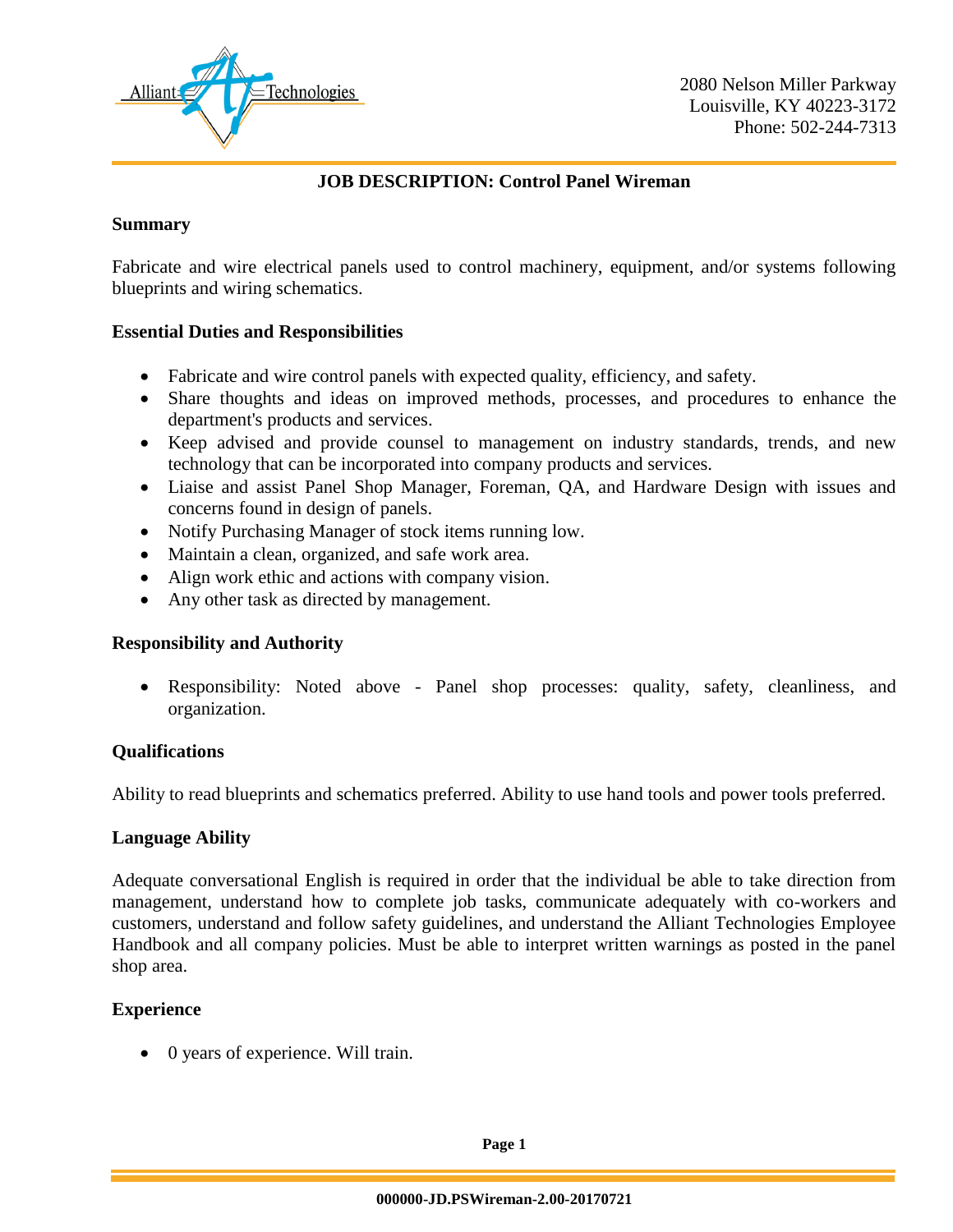

2080 Nelson Miller Parkway Louisville, KY 40223-3172 Phone: 502-244-7313

## **Alliant Technologies Job Demands**

# **Position: Control Panel Wireman**

| <b>Physical &amp; Mental Demands</b>                 | <b>Extent</b>                        |                 |                   |               |
|------------------------------------------------------|--------------------------------------|-----------------|-------------------|---------------|
| <b>Physical Demands</b>                              | <b>Continuous</b><br><b>Over 70%</b> | <b>Frequent</b> | <b>Occasional</b> | <b>Rarely</b> |
| Standing                                             | $\boxtimes$                          | $\mathbf{L}$    |                   |               |
| Walking                                              |                                      | $\boxtimes$     | - 1               | П             |
| Climbing                                             |                                      |                 | $\boxtimes$       |               |
| Bending                                              |                                      | $\boxtimes$     | - 1               |               |
| Crouching                                            |                                      | $\boxtimes$     | $\perp$           |               |
| Pushing/Pulling                                      |                                      | M               | $\boxtimes$       |               |
| Carrying                                             |                                      | П               | $\boxtimes$       |               |
| $1-15$ lbs.<br>Lifting/Lowering                      | ┑                                    | П               | $\boxtimes$       | П             |
| 15-30 lbs.                                           |                                      | L.              | $\boxtimes$       |               |
| 30-50 lbs.                                           |                                      |                 | $\boxtimes$       |               |
| Over 50 lbs.                                         |                                      |                 |                   | $\boxtimes$   |
| Fine Hand/Eye Coordination                           |                                      | $\boxtimes$     | $\Box$            |               |
| <b>Color Discrimination</b>                          | $\boxtimes$                          | H               | ×                 |               |
| <b>Hearing Acuity</b>                                |                                      |                 | $\boxtimes$       |               |
| <b>Mental Demands</b>                                | <b>Continuous</b><br><b>Over 70%</b> | <b>Frequent</b> | <b>Occasional</b> | <b>Rarely</b> |
| Concentration on detail                              | $\boxtimes$                          |                 |                   |               |
| Attention span 1+ hours on a task                    | $\boxtimes$                          | П               |                   |               |
| Ability to remember multiple tasks                   |                                      | $\boxtimes$     | $\mathsf{L}$      |               |
| Oral communication                                   |                                      |                 | $\boxtimes$       |               |
| Written communication                                |                                      |                 |                   | $\boxtimes$   |
| <b>Working Conditions</b>                            | <b>Continuous</b><br><b>Over 70%</b> | <b>Frequent</b> | <b>Occasional</b> | <b>Rarely</b> |
| Exposure to toxins, cyotoxins, poisons               |                                      |                 |                   | $\boxtimes$   |
| Exposure to extreme heat, cold, temp<br>fluctuations |                                      |                 |                   | $\boxtimes$   |
| Exposure to hazardous chemicals                      |                                      |                 |                   | $\boxtimes$   |
| Exposure to radiation                                |                                      | $\mathbf{L}$    | ×                 | $\boxtimes$   |
| Other (Specify:                                      | $\Box$                               | $\Box$          | $\mathsf{L}$      | П             |

**Page 2**